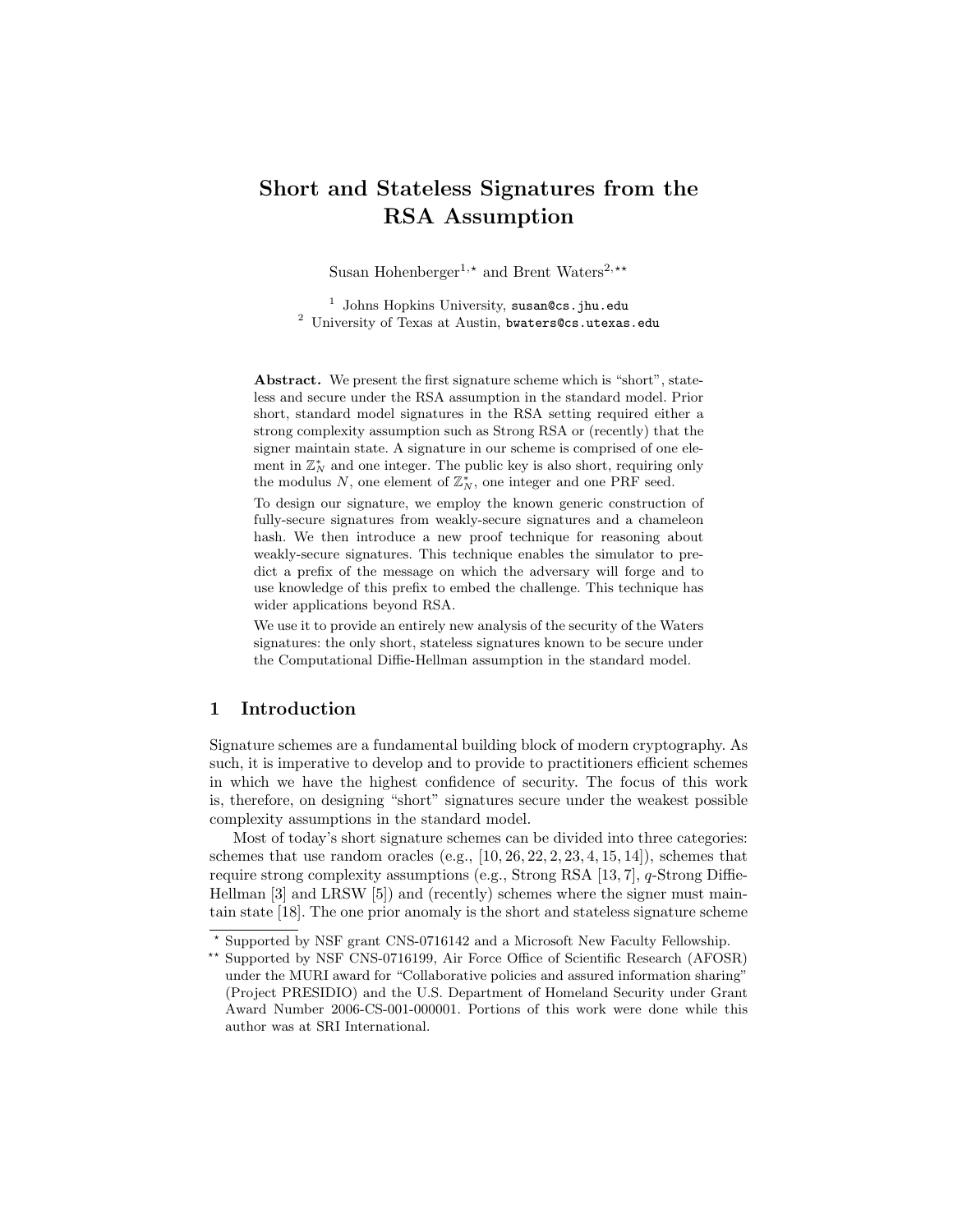due to Waters [29], which is secure under the Computational Diffie-Hellman (CDH) assumption in bilinear groups in the standard model.

Our Contribution. We provide the first short and stateless signature scheme secure under RSA in the standard model. While there are several "standard" variants of the RSA assumption, the one we employ is that given a modulus N (chosen as the product of two large safe primes), a random exponent  $e$  less than and relatively prime to  $\phi(N)$ , and a random  $y \in \mathbb{Z}_N^*$ , it is hard to compute x such that  $y = x^e \mod N$ . (The restriction to safe primes can be removed.)

In our scheme, a signature is comprised of one element of  $\mathbb{Z}_N^*$  and one integer. This is roughly the same size as the Strong RSA signatures of Gennaro, Halevi and Rabin [13]. The Strong RSA signatures of Cramer and Shoup [7] are even larger, requiring two elements in  $\mathbb{Z}_N^*$  and one integer (for the basic scheme) or one element in  $\mathbb{Z}_N^*$ , one prime and one integer (for the trapdoor hash scheme). (We note that Fischlin [12] and Hofheinz-Kiltz [17] provide more efficient versions of Cramer-Shoup signatures.) Our public keys are also short, requiring only the modulus N, one element of  $\mathbb{Z}_N^*$ , one integer and one PRF seed. In contrast, the Waters' public keys are asymptotically larger, requiring  $O(\lambda)$  group elements, where  $\lambda$  is the security parameter.

To realize our new construction, we introduce an entirely new proof technique for digital signatures, which we'll describe in detail shortly. We view this new technique as a major contribution of the work. To demonstrate its usefulness beyond RSA, we show that it can be applied in the CDH setting to obtain a variant of the Waters signatures [29].

Both of these signatures are also online/offline signatures, where the majority of the signer's computation can be performed offline before she knows the message. In Section 5, we discuss further computational optimizations and tradeoffs for our RSA scheme.

Intuition behind the Construction and Proof Technique. Our proof strategy begins with the previously-known method for constructing fully-secure signatures from weakly-secure signatures and a chameleon hash. Since chameleon hash functions exist under the hardness of factoring [19] and the RSA assumption [1, 18], one only needs to design an appropriate weakly-secure scheme under RSA. Although, even this has proven an elusive task.

To design a weakly-secure scheme, we do as follows. Suppose the RSA challenge is  $(N, y, e^*)$  with the goal of computing  $y^{1/e^*}$  mod N. Suppose the adversary provides us with the *n*-bit messages  $M_1, \ldots, M_q$ . Denote as w the shortest prefix of M<sup>∗</sup> , the message on which the adversary will later forge, that is different from all other prefixes of  $M_1, \ldots, M_q$ . Our strategy is to find w and then at this "point" embed the challenge exponent  $e^*$ . Of course, until the end of the game, the simulator does not know what  $M^*$  will be.

To find w, the simulator takes a guess as follows. If  $q = 0$ , meaning the adversary does not request any signatures, then the simulator only needs to guess the first bit of  $M^*$  and set w to this. If  $q \ge 1$ , the simulator may simply guess a pair  $(i^*, t^*)$ , where  $1 \leq i^* \leq q$  and  $1 \leq t^* \leq n$ . Interpret this pair as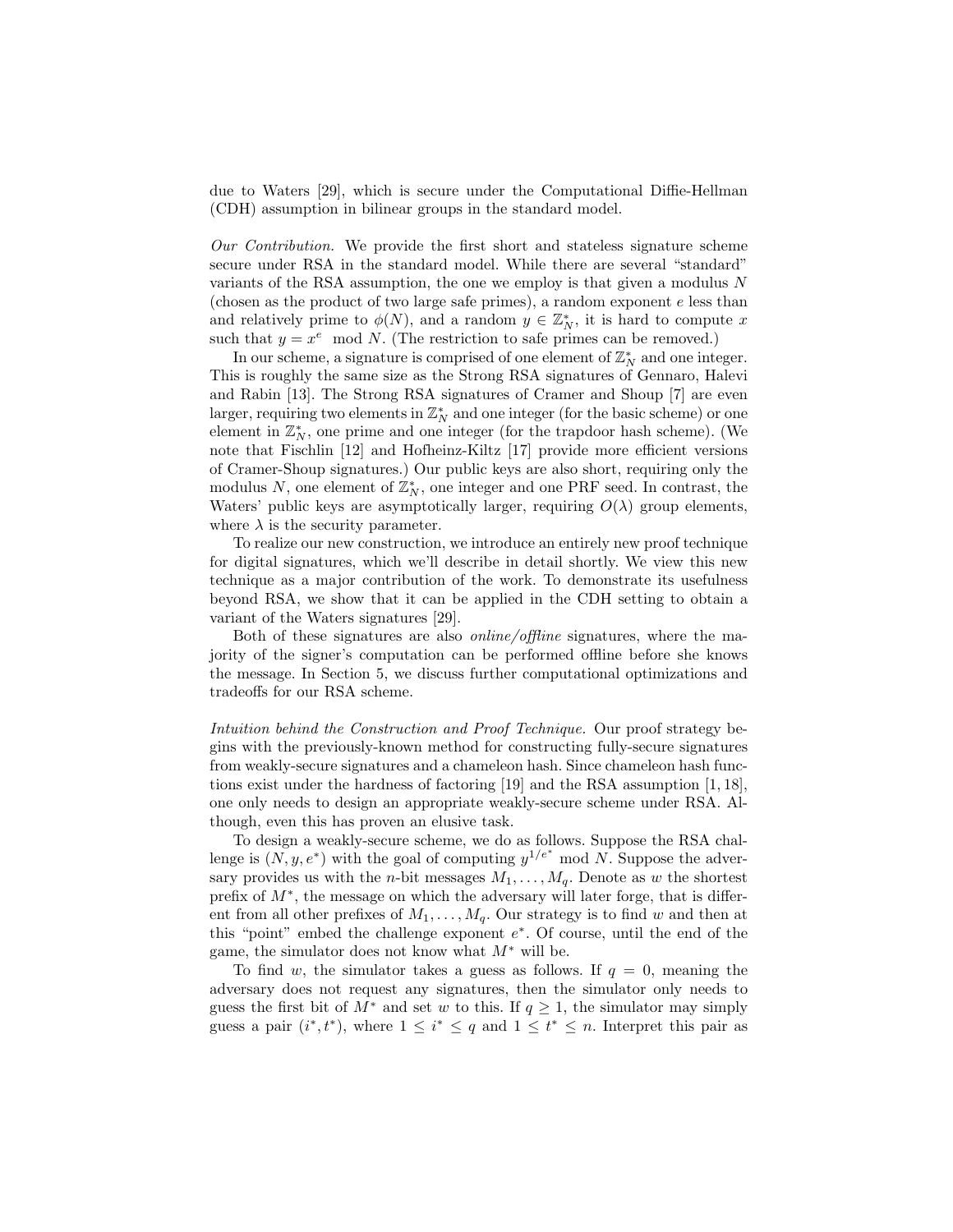saying that  $M_{i^*}$  is a message with the longest prefix in common with  $M^*$  and the first location at which these two strings differ is  $t^*$ . (There may be more than one message in  $M_1, \ldots, M_q$  containing the longest common prefix; guessing any one of them will suffice for our analysis.) If  $q \ge 1$ , then clearly, a valid pair  $(i^*, t^*)$  must exist and indeed, the simulator will have at least a  $1/(qn)$  chance of guessing it.

Next we turn to embedding the challenge. We need to design a signature scheme that depends on all prefixes of its message. Let the public key contain the modulus N, a random  $h \in \mathbb{Z}_N^*$  and a hash function H that maps arbitrary strings to prime numbers. Let  $M^{(i)}$  denote the first i bits of M. For  $i = 1$  to n, compute  $e_i = H(M^{(i)})$ . Then let the signature be

$$
\sigma = h^{\prod_{i=1}^{n} e_i^{-1}} \mod N.
$$

In the security proof, the simulator selects H so that  $H(w) = e^*$ . In other words, the simulator designs the public key so that the challenge exponent  $e^*$  is used in the forged signature on  $M^*$ , but in none of the signatures for  $M_1, \ldots, M_q$ . Thus, by properly setting  $h$  to be  $y$  raised to the product of all primes corresponding to all prefixes of  $M_1, \ldots, M_q$ , the simulator can answer its q signing queries and yet extract from the forgery the RSA solution  $y^{1/e^*}$  mod N.

Brief Background on Short, Standard-Model Signatures. It is worthwhile to briefly compare our results to some short schemes in the standard model.

First, Dwork and Naor [9] and Cramer and Damgård [6] show how to make tree-based signatures shorter by using a "wide" tree (i.e., a larger branching factor) under the RSA assumption in the standard model. Roughly, there exists a trade-off where the tree depth can be decreased by a factor of  $\lg w$  if the size of the public parameters is increased by a factor of  $w$ . However, the focus of this work is on finding even shorter signatures.

One approach has been to consider schemes under stronger complexity assumptions, such as Strong RSA [13, 7], q-Strong Diffie-Hellman [3] and LRSW [5]. All of these schemes rely on the hardness of problems which, for any given instance, there are an *exponential* number of valid solutions. This stands in sharp contrast to problems such as RSA and CDH, where for any given instance, there is only one solution. Moreover, the latter two schemes require that the number of elements in the problem input grows with the number of signing queries made by the adversary. For instance, the  $q$ -Strong Diffie-Hellman assumption requires that given a generator g of prime order p and the tuple  $(g^x, g^{x^2}, \ldots, g^{x^q})$ , it is hard to compute  $(c, g^{1/(x+c)})$  for any  $c \in \mathbb{Z}_p^*$ . Thus, if the adversary asks for q signatures, then the problem must remain hard when  $q$  powers of  $x$  are released. In RSA and CDH (and Strong RSA), the number of input elements is always a small constant, independent of the adversary's behavior. To obtain high confidence in the security of our schemes, we should based them on the simplest and weakest assumptions possible. In fairness, these excellent works have laid the foundation of our result and they are still unrivaled in their computational efficiency by our RSA scheme. Now that we have "short" RSA signatures, it would be of great interest to reduce the cost of signing and verification. See Section 5.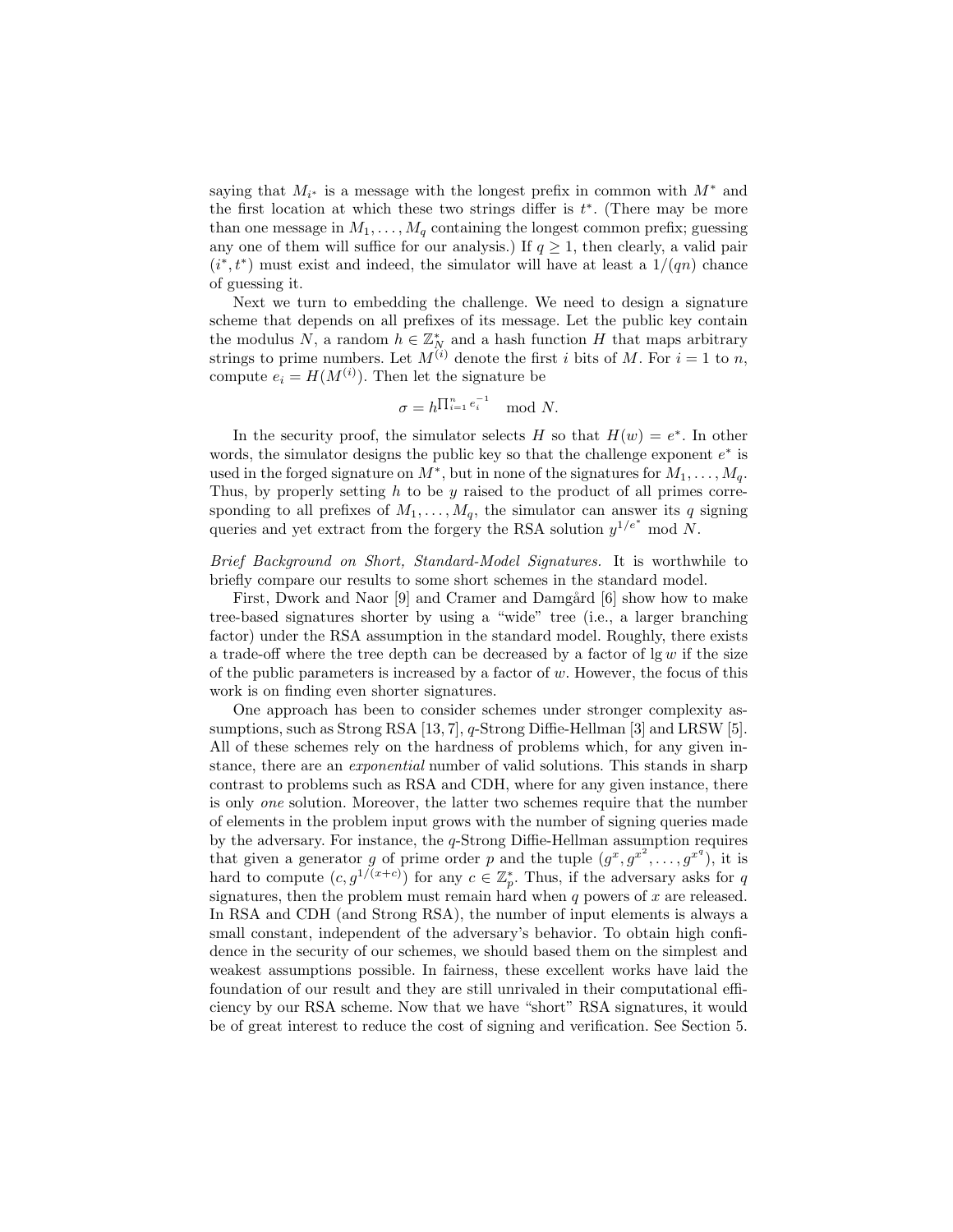Another type of strong complexity assumption is to assume RSA is secure against sub-exponential-time attackers and apply complexity leveraging techniques. Micali, Rabin and Vadhan [20] did this to construct verifiable unpredictable functions, which immediately admit a signature scheme. In contrast, we only assume the RSA problem is hard for polynomial-time attackers; in other words, all our reductions are polynomial in the security parameter.

Earlier this year, Hohenberger and Waters [18] presented short RSA and CDH based schemes secure in the standard model, where the signer had to maintain a counter value as state. This counter was incremented with each signature issued. Unfortunately, their scheme was compromised if the signer accidentally issued two signatures with the same counter value. Indeed, while early signatures, such as those of Goldwasser, Micali and Rivest [16], were stateful, the concept of the stateless signature has become so ingrained in practice that it is really more of a requirement than an extra feature. Moreover, stateful signatures are harder for systems designers to work with because, in addition to protecting the secret key, they must also safeguard a counter value (in writable memory) from being maliciously rolled back by an adversary.

# 2 Generic Transformation of Weakly-Secure Signatures to Fully-Secure Signatures using Chameleon Hashes

### 2.1 Signature Schemes

A signature scheme is a tuple of the following algorithms:

**KeyGen**( $1^{\lambda}$ ) : the key generation algorithm outputs a keypair (PK, SK).

- ${\rm \bf Sign(SK},M)$ : the signing algorithm takes in a secret key SK, and a message M, and produces a signature  $\sigma$ .
- **Verify**(PK,  $M, \sigma$ ) : the verification algorithm takes in a public key PK, a message M, and a purported signature  $\sigma$ , and returns 1 if the signature is valid and 0 otherwise.

# 2.2 GMR Unforgeability

The basic security notion for signatures is existential unforgeability with respect to adaptive chosen-message attacks as formalized by Goldwasser, Micali and Rivest [16]. It is defined using the following game between a challenger and an adversary  $A$  over message space  $M$ :

- **Setup:** The challenger runs the algorithm  $\text{KeyGen}(1^{\lambda})$  to obtain the public key PK and the secret key SK, and gives PK to the adversary.
- Queries: Proceeding adaptively, the adversary may request a signature on any message  $M \in \mathcal{M}$  and the challenger will respond with  $\sigma \leftarrow \text{Sign}(SK, M)$ . Let Q be the set of messages queried by the adversary.
- **Output:** Eventually, the adversary will output a pair  $(M, \sigma)$  and is said to win the game if  $M \notin Q$  and  $Verify(PK, M, \sigma) = 1$ .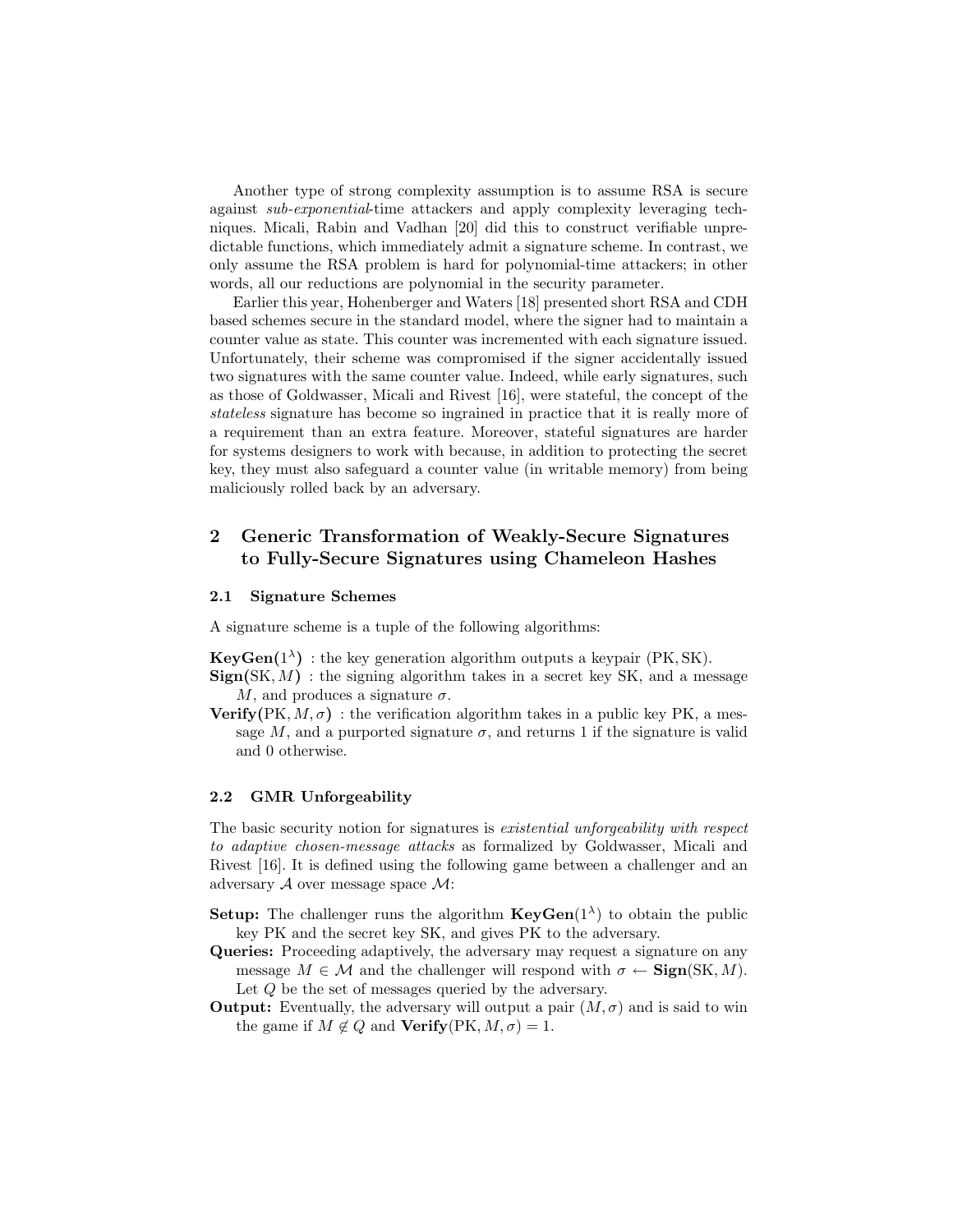We define  $\text{Adv}_{\mathcal{A}}$  to be the probability that adversary  $\mathcal A$  wins in the above game.

Definition 1 (Unforgeability against Adaptive Chosen Message Attacks [16]). A signature scheme (KeyGen, Sign, Verify) is existentially unforgeable with respect to adaptive chosen message attacks if for all probabilistic polynomial time adversaries  $A$ ,  $\bf{Adv}_{\mathcal{A}}$  is negligible in  $\lambda$ .

# 2.3 Weak Unforgeability

Several works (e.g., [3]) consider a weaker definition called existential unforgeability with respect to weak chosen-message attacks. It is defined using the following game between a challenger and an adversary  $A$  over message space  $M$ :

- Queries: The adversary sends the challenger a list Q of messages  $M_1, \ldots, M_n \in$  $\mathcal{M}.$
- **Response:** The challenger runs the algorithm  $KeyGen(1^{\lambda})$  to obtain the public key PK and the secret key SK. Next, the challenger signs each queried message as  $\sigma_i \leftarrow \text{Sign}(SK, M_i)$  for  $i = 1$  to n. The challenger then sends  $PK, \sigma_1, \ldots, \sigma_n$  to the adversary.
- **Output:** Eventually, the adversary will output a pair  $(M, \sigma)$  and is said to win the game if  $M \notin Q$  and  $Verify(PK, M, \sigma) = 1$ .

We define  $\mathbf{Adv}_{\mathcal{A}}^{weak}$  to be the probability that adversary  $\mathcal{A}$  wins in the above game.

Definition 2 (Unforgeability against Weak Chosen Message Attacks). A signature scheme (KeyGen, Sign, Verify) is existentially unforgeable with respect to weak chosen message attacks if for all probabilistic polynomial time adversaries A,  $\mathbf{Adv}_{\mathcal{A}}^{weak}$  is negligible in  $\lambda$ .

### 2.4 Chameleon Hashes

As formalized by Krawczyk and Rabin [19], a chameleon hash function  $H$  takes two inputs: a message  $m$  and randomness  $r$ . It is collision-resistant with the additional property that, given special trapdoor information, any target y and any message  $m'$ , it is possible to efficiently find a value r' such that  $H(m', r') = y$ . Secure constructions exist in the standard model under the discrete logarithm assumption [19], the hardness of factoring [19], and the RSA assumption [1, 18].

### 2.5 Generic Transformation

We now recall a generic construction for building unforgeable signatures out of weak unforgeable signatures and chameleon hashes, as used in many prior signature constructions such as [19, 28, 3, 18]. Let  $(G, S, V)$  be a weak unforgeable scheme for *n*-bit messages. Let chameleon hash family H map inputs as  $\{0,1\}^{\ell} \times$  $\{0,1\}^k \to \{0,1\}^n$ . Consider a scheme for  $\ell$ -bit messages constructed as: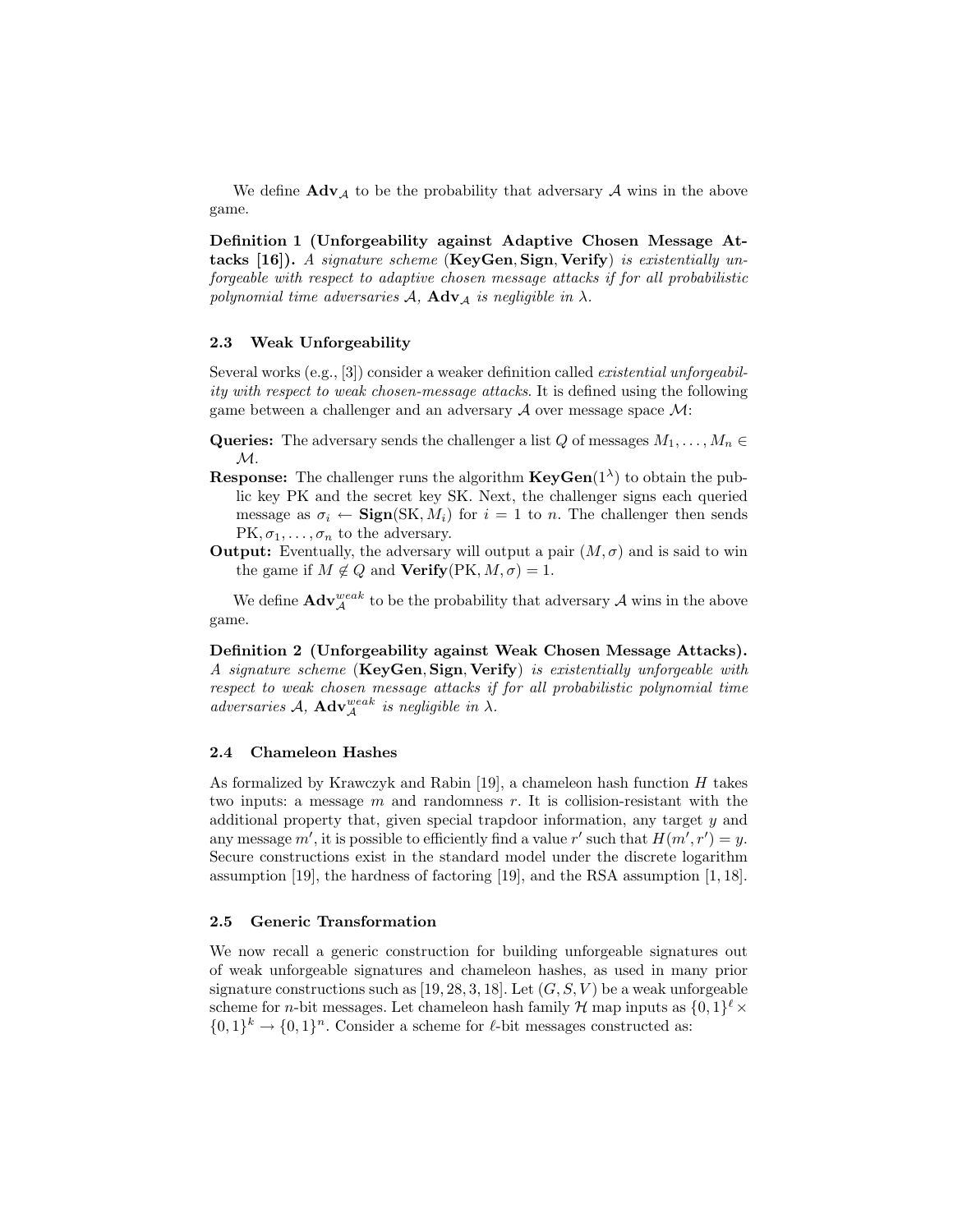- **KeyGen**(1<sup> $\lambda$ </sup>): Select a random chameleon hash  $H \in \mathcal{H}$ . Run  $G(1^{\lambda})$  to obtain the keypair  $(pk, sk)$ . The public key is  $PK = (pk, H)$  and the secret key is  $SK = (sk, H).$
- $\text{Sign}(SK, M \in \{0,1\}^{\ell})$ : Pick a random  $r \in \{0,1\}^k$ . Compute  $x = H(M,r)$ , and then  $\sigma' \leftarrow S(\mathit{sk}, x)$ . Output the signature  $\sigma = (\sigma', r)$ .
- Verify(PK, M,  $\sigma$ ): Parse  $\sigma$  as  $(\sigma', r)$ . Compute  $x = H(M, r)$  and then output  $V(pk, x, \sigma').$

**Lemma 1.** If  $(G, S, V)$  is a weakly-secure scheme according to Definition 2 and H is a secure chameleon hash family, then the above scheme is a fully-secure scheme according to Definition 1.

While this construction is well known (e.g.,  $[19, 28, 3, 18]$ ), we provide an explicit proof of the above lemma in the full version of this work.

# 3 Algebraic Settings and Complexity Assumptions

#### 3.1 RSA Assumption and other Facts

We begin by recalling some basic facts and complexity assumptions.

Assumption 1 (RSA [25]) Let k be the security parameter. Let positive integer N be the product of two k-bit, distinct odd primes  $p, q$ . Let e be a randomly chosen positive integer less than and relatively prime to  $\phi(N) = (p-1)(q-1)$ . Given  $(N, e)$  and a random  $y \in \mathbb{Z}_N^*$ , it is hard to compute x such that  $x^e \equiv y$ mod N.

In the **Strong RSA** assumption, the adversary is given  $(N, y)$  and succeeds by producing any integer pair  $(e, x)$  such that  $e > 1$  and  $x^e \equiv y \mod N$ . The standard RSA version is much more restrictive on the adversary.

In Section 4, we will restrict ourselves to the RSA assumption where  $N = pq$ is the product of two safe primes  $p = 2p' + 1$  and  $q = 2q' + 1$ . (Technically, we will want that the prime exponents used during signing do not divide  $\phi(N)$ . While safe primes will make this argument simpler, they are not necessary.)

Our RSA-based scheme will require a primality test, such as the efficient test of Miller and Rabin [21, 24]. We will also use the following facts.

**Lemma 2 (Shamir [27]).** Given  $x, y \in \mathbb{Z}_n$  together with  $a, b \in \mathbb{Z}$  such that  $x^a = y^b$  and  $gcd(a, b) = 1$ , there is an efficient algorithm for computing  $z \in \mathbb{Z}_n$ such that  $z^a = y$ .

**Theorem 2 (Prime Number Theorem).** Define  $\pi(x)$  as the number of primes  $\leq x.$  For  $x > 1$ ,

$$
\pi(x) > \frac{x}{\lg x}.
$$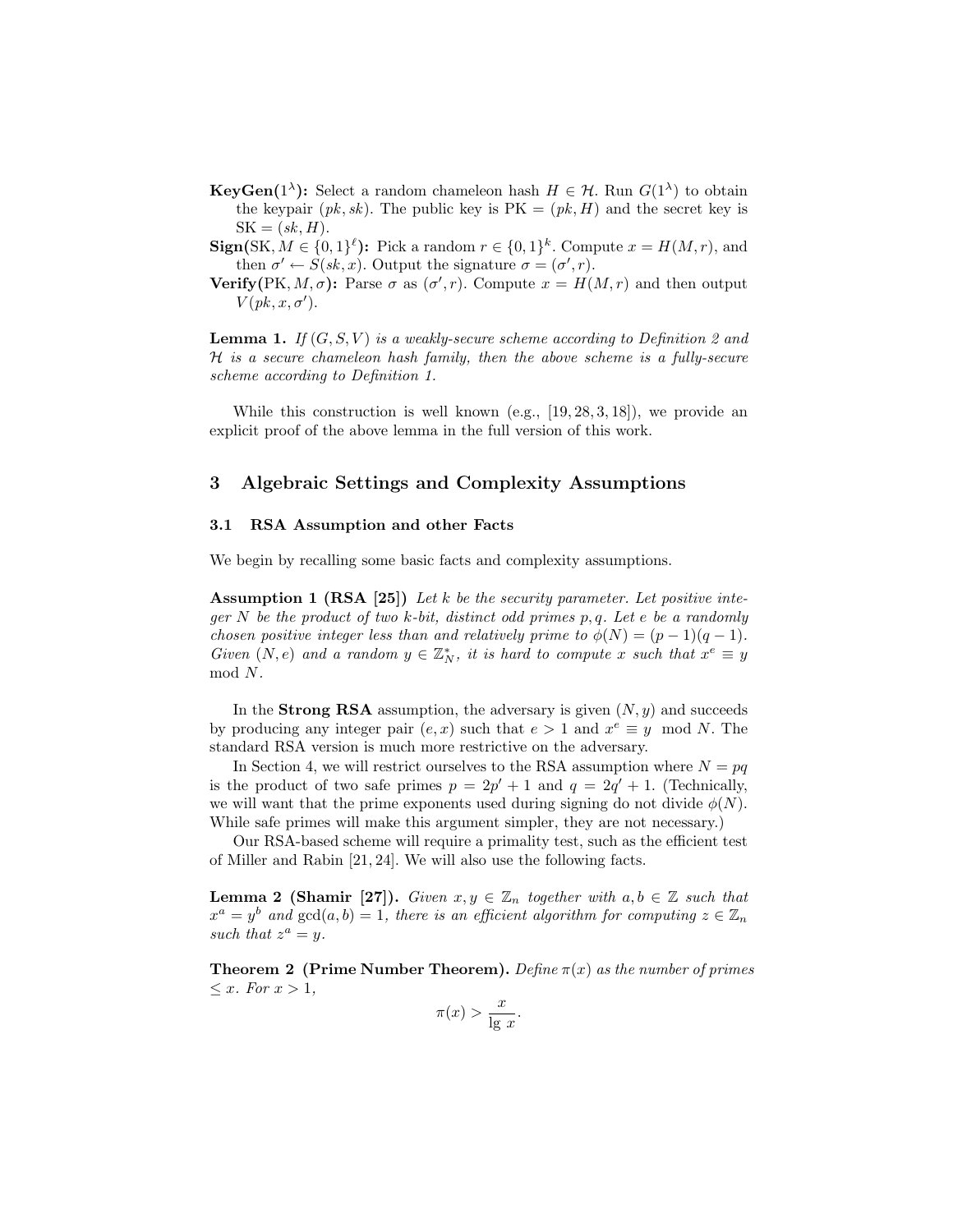### 3.2 Bilinear Groups and the CDH Assumption

Let  $\mathbb{G}$  and  $\mathbb{G}_T$  be groups of prime order p. A bilinear map is an efficient mapping  $e : \mathbb{G} \times \mathbb{G} \to \mathbb{G}_T$  which is both: (*bilinear*) for all  $g \in \mathbb{G}$  and  $a, b \leftarrow \mathbb{Z}_p$ ,  $e(g^a, g^b) =$  $e(g, g)^{ab}$ ; and (non-degenerate) if g generates G, then  $e(g, g) \neq 1$ .

Assumption 3 (Computational Diffie-Hellman [8]) Let q generate a group  $\mathbb G$  of prime order  $p \in \Theta(2^\lambda)$ . For all p.p.t. adversaries  $\mathcal A$ , the following probability is negligible in  $\lambda$ :

$$
\Pr[a, b, \leftarrow \mathbb{Z}_p; z \leftarrow \mathcal{A}(g, g^a, g^b) : z = g^{ab}].
$$

# 4 An RSA-Based Construction

#### 4.1 A Weakly-Secure Scheme

Setup(1<sup> $\lambda$ </sup>) The setup algorithm chooses an RSA modulus N, such that  $2^{\ell}$  <  $\phi(N) < 2^{\ell+2}$ , where  $\ell$  is another security parameter derived from  $1^{\lambda}$ . It then chooses a random value  $h \in \mathbb{Z}_N^*$ .

Next, it chooses a random key K for the PRF function  $F: \{0,1\}^* \to \{0,1\}^{\ell}$ and a random  $c \in \{0,1\}^{\ell}$ . It then establishes a function  $H_{(\cdot)}: \{0,1\}^* \to \{0,1\}^{\ell}$ as follows:

$$
H_{K,c}(z) = F_K(i, z) \oplus c,
$$

where i, called the resolving index for z, is the smallest  $i \geq 1$  such that  $F_K(i, z) \oplus c$ is odd and prime.

The public key PK is  $(N, h, c, K)$ , where anyone can compute  $H()$  using c and  $K$  from the public key. The secret key SK is the factorization of  $N$  together with the (public) values  $(c, K)$ , which are necessary for the signer to compute  $H()$ .

 $Sign(SK, M \in \{0,1\}^n)$  To sign messages larger than *n* bits, one could first apply a collision-resistant hash function to the message. Let  $M^{(i)}$  denote the first i bits of M; that is, the length i prefix of M. For  $i = 1$  to n, it computes  $e_i = H_{K,c}(M^{(i)})$ . Finally, it outputs the signature

$$
\sigma = h^{\prod_{i=1}^{n} e_i^{-1}} \mod N.
$$

Note: if any  $e_i$  divides  $\phi(N)$ , then  $\sigma$  may not be defined. In this event, the signer will output SK as the signature, since we are using safe primes and thus  $2e_i + 1$  divides N. We will later argue that this event occurs with negligible probability.

 $Verify(PK, M, \sigma)$  The verification algorithm first computes the appropriate primes as follows: for  $i = 1$  to n, it computes  $e_i = H_{K,c}(M^{(i)})$ . The algorithm accepts if and only if

$$
\sigma^{\prod_{i=1}^n e_i} \equiv h \mod N.
$$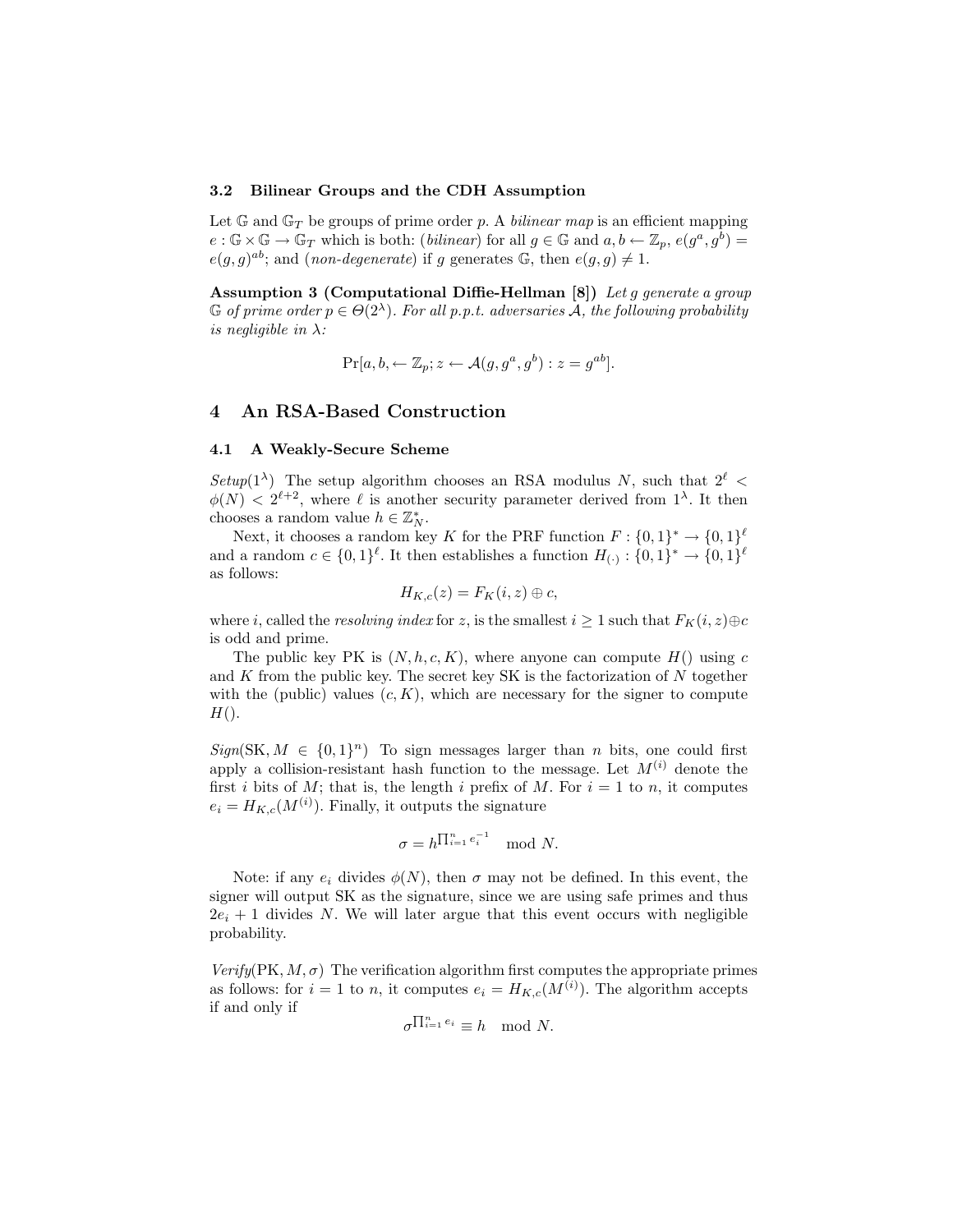### 4.2 Proof of Security

Theorem 4 (Weak Security under RSA). If the RSA assumption holds when  $N$  is the product of two safe primes, then the above signature scheme is weakly unforgeable as in Definition 2.

Proof. As in the stateful signatures of [18], our reduction will disregard all RSA challenges  $(N, e^*, y)$  where  $e^*$  is not an odd prime less than  $2^{\ell}$ . We recall from [18] that good challenges will occur with polynomial probability. By construction,  $\phi(N) < 2^{\ell+2}$ . We also know, by Theorem 2, that the number of primes  $\leq 2^{\ell}$  is  $\geq \frac{2^\ell}{\ell}$  $\ell^{\ell}$ . Thus, a loose bound on the probability of  $e^*$  being a prime in the proper range is  $\left(\frac{2^{\ell}}{\ell}\right)$  $\frac{2^{\ell}}{\ell}$ )/ $2^{\ell+2} = \frac{1}{4\ell}.$ 

Suppose there is an adversary  $A$  against the above signature scheme for *n*-bit messages that makes at most  $q(\lambda)$  queries where  $q()$  is a polynomial and succeeds in forging with probability  $\epsilon$ . (We say q queries where it is clear from context.) We show that this adversary can be used to break (good challenges for) RSA with probability approximately  $\epsilon/(qn\ell\lambda)$ , where  $q, n, \ell$  are all polynomial in the security parameter  $\lambda$ . On input  $(N, e^*, y)$ , where  $e^*$  is an odd prime  $\langle 2^{\ell}, \text{our} \rangle$ RSA solver  $\beta$  proceeds as:

Setup: Adversary A must first provide B with the messages  $M_1, \ldots, M_q$  on which it will request to see signatures. B wishes to guess the shortest prefix of  $M^*$ , the message on which the adversary will later forge, that is different from all other prefixes of  $M_1, \ldots, M_q$ .

- If  $q = 0$ , B guesses  $w \in \{0, 1\}$  at random and sets value  $t^* = 1$ . When A does not ask for any signatures, then the first prefix (i.e., bit) of the forgery message  $M^*$  will be used later to embed the challenge, and  $\beta$  need only guess it with probability 1/2.
- − If  $q \geq 1$ , the simulator guesses at random  $1 \leq i^* \leq q$  (a message with the longest prefix in common with the forgery message<sup>3</sup>) and  $1 \leq t^* \leq n$  (the length of the longest common prefix plus one). We will later argue that  $\mathcal{B}$ 's guesses are correct with probability  $\geq 1/(qn)$ . The values  $(i^*, t^*)$  define the  $t^*$ -bit string w comprised of the first  $(t^* - 1)$  bits of  $M_{i^*}$  followed by the complement of  $M_{i^*}$ 's  $t^*$  bit. In other words, if  $\mathcal{B}$ 's guesses are correct, then we know that  $w$  is the  $t^*$ -bit prefix of the message on which the adversary will forge, and moreover, that no other signatures will be issued with this prefix.

Armed with this information,  $\beta$  proceeds to set up the public key as:

- 1. Select a random PRF seed K.
- 2. Select a random index  $1 \leq j \leq \ell \lambda$  and set  $c = F_K(j, w) \oplus e^*$ .
- 3. Abort if any of the following conditions hold:
- (a) j is not the resolving index of  $H_{K,c}(w)$ .

<sup>&</sup>lt;sup>3</sup> More than one message in  $M_1, \ldots, M_q$  may share this longest common prefix. Guessing any one of them will suffice for this analysis.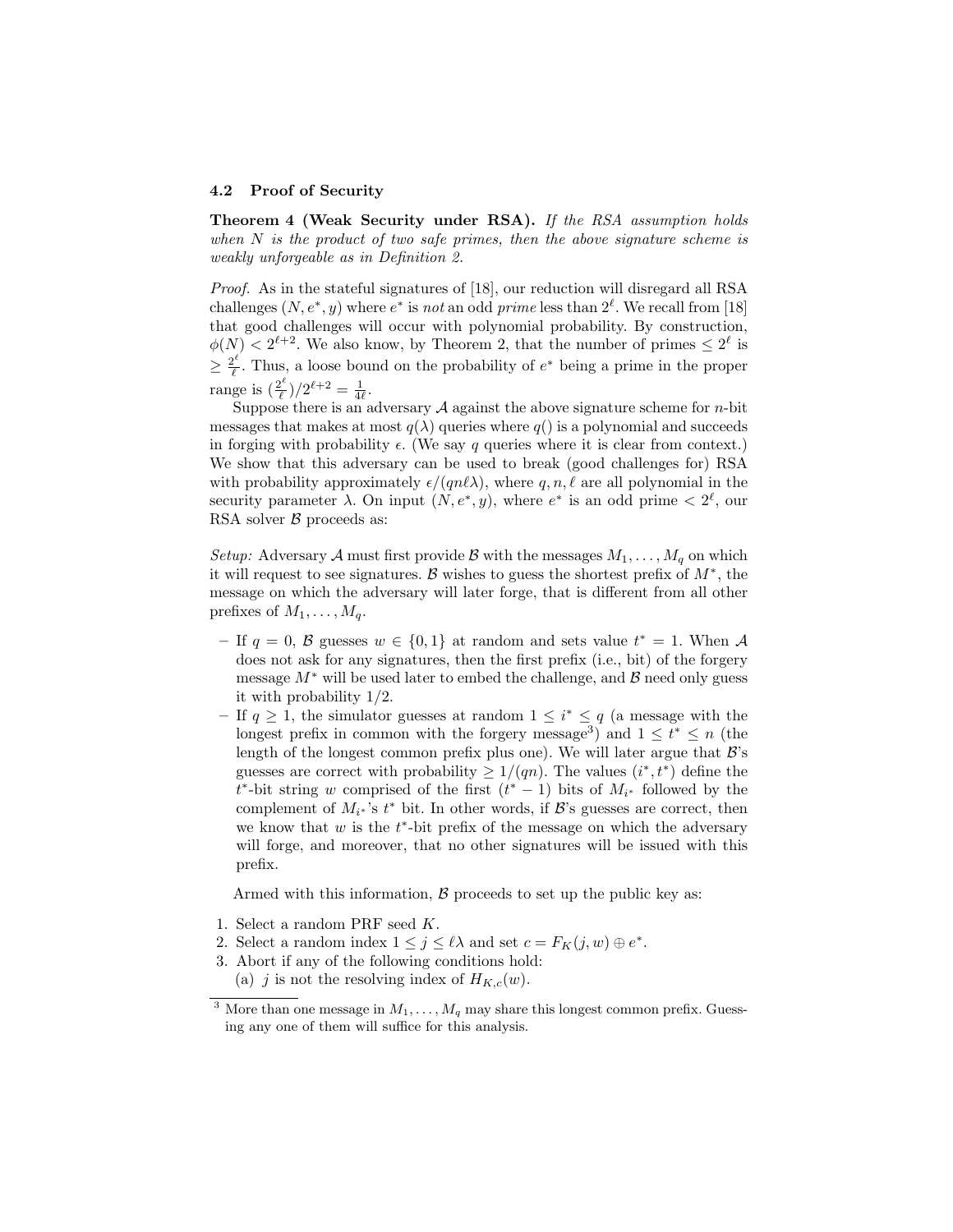- (b) Some prime is not locally unique or divides  $\phi(N)$ . Let  $P(M_i)$  be the vector of *n* primes derived as  $H_{K,c}(M_i^{(k)})$  for  $k = 1$  to *n*. Abort if, for any i,  $P(M_i)$  contains a repeated prime or a prime that divides  $\phi(N)$ (i.e., a prime p such that  $2p + 1$  divides N).
- (c)  $e^* \in S$ , where S is defined as the set of all unique primes across all vectors  $P(M_i)$  for  $i = 1$  to q.
- 4. Set

$$
h = y^{\prod_{e_i \in S} e_i} \mod N.
$$

The maximum size of S is  $qn - 1$ . To A, h will appear to be distributed randomly in  $\mathbb{Z}_N^*$ .

5. Send the public key  $PK = (N, h, c, K)$  to A.

Sign:  $\beta$  can create a signature on any message M provided during the Setup as follows.

- 1. Compute the vector of n primes  $P(M)$  (i.e., the set  $H_{K,c}(M_i^{(k)})$  for  $k=1$ to  $n$ ).
- 2. Compute the signature as

$$
\sigma = y^{\prod_{e_i \in [S-P(M)]} e_i} \mod N.
$$

*Extract from Forgery:* Eventually, A will output a forgery  $(M^*, \sigma)$ . If  $M^{*(t^*)} \neq$ w, then abort; the Setup guess was not correct.

Now, we wish to extract the RSA solution. Consider the vector of primes  $P(M^*)$ . If any member of  $P(M^*)$  divides  $\phi(N)$  (i.e., a prime p such that  $2p+1$ divides N), then B can factor N and compute the RSA solution  $y^{1/e^*}$  mod N.

Otherwise, let  $\alpha$  be the number of times  $e^*$  appears in  $P(M^*)$ . We know from our Setup that  $\alpha \geq 1$ . Now, consider the following settings:

$$
x=\sigma^{(e^*)^{\alpha-1}\prod_{e_i\in P(M^*), e_i\neq e^*}e_i}, \quad y=y, \quad a=e^*, \quad b=\prod_{e_i\in S}e_i
$$

First, we see that  $x^a = y^b$ . Second, we know that  $gcd(a, b) = 1$ , since all values are primes and  $e^* \notin S$ . Thus, B can apply Lemma 2 to efficiently compute a value  $z \in \mathbb{Z}_N$  such that  $z^a = y$ . B outputs z as the RSA solution.

Analysis. We now argue that any successful adversary A against our scheme will have success in the game presented by  $\beta$ . To do this, we first define a sequence of games, where the first game models the real security game and the final game is exactly the view of the adversary when interacting with  $\beta$ . We then show via a series of claims that if a  $A$  is successful against Game  $j$ , then it will also be successful against Game  $j + 1$ .

Game 1: This game is defined to be the same as the security game of the scheme.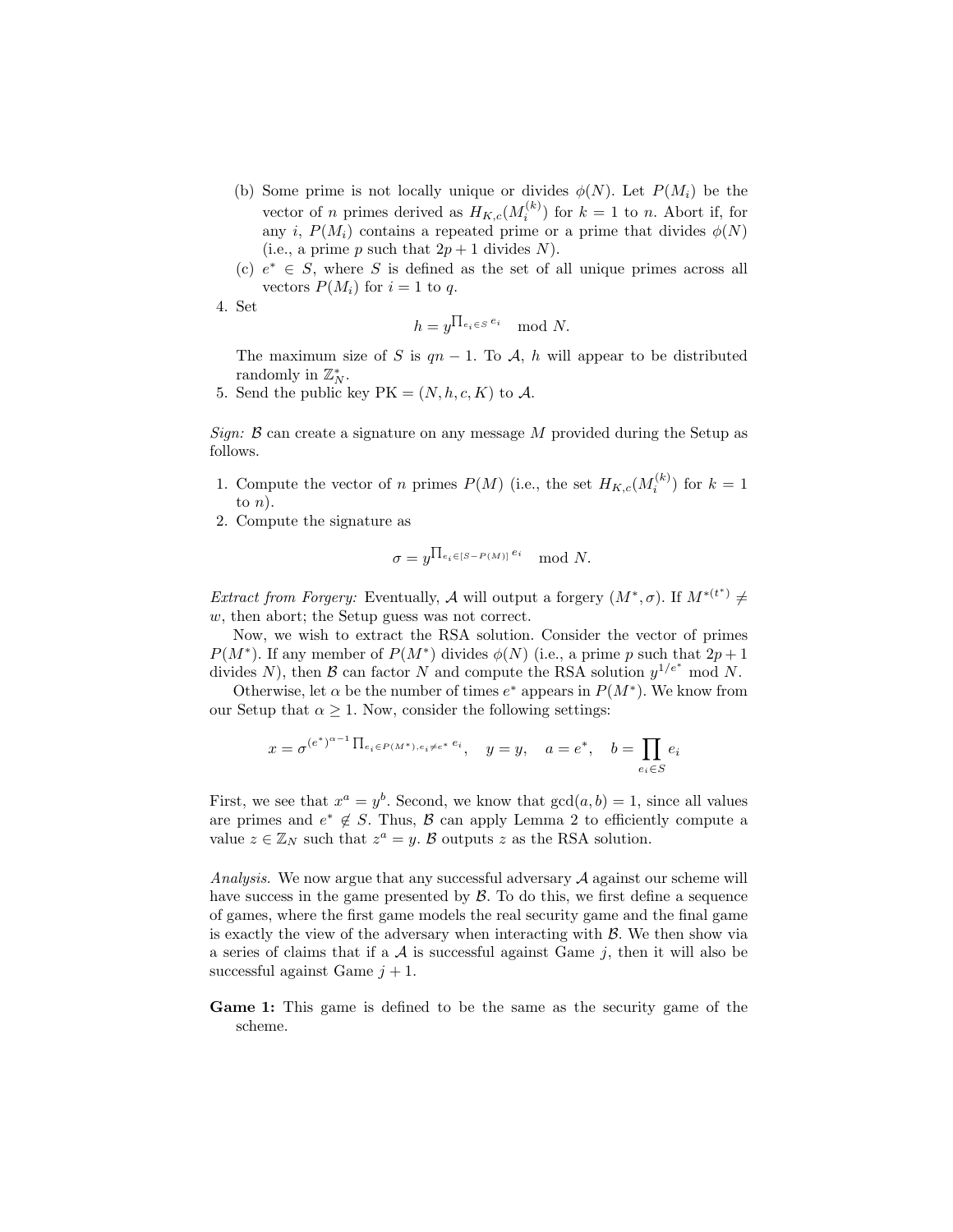- **Game 2:** The same as Game 1, with the exception that  $A$  fails if some prime is not locally unique or divides  $\phi(N)$  (as described in Setup abort condition (b)).
- **Game 3:** The same as Game 2, with the exception that A fails if  $e^* \in S$ .
- Game 4: The same as Game 3, with the exception that at the beginning of the game  $\beta$  guesses w as follows:
	- if  $q = 0$ , w is chosen at random from  $\{0, 1\}$ ;
	- else, a random pair  $(i^*, t^*)$  is chosen, where  $1 \leq i^* \leq q$  and  $1 \leq t^* \leq n$ . Together with  $M_1, \ldots, M_q$ , this defines the string w as comprised of the first  $(t^* - 1)$  bits of  $M_{i^*}$  followed by the complement of  $M_{i^*}$ 's  $t^*$ th bit. Now  $A$  fails if the message on which he forges does not have prefix  $w$ .
- **Game 5:** The same as Game 4, with the exception that  $\mathcal A$  fails if the resolving index of  $H_{K,c}(w)$  is greater than  $\ell \lambda$ .
- Game 6: The same as Game 5, with the exception that at the beginning of the game B guesses an index  $1 \leq j^* \leq \ell \lambda$  and A fails is the resolving index of  $H_{K,c}(w)$  is not  $j^*$ .
- Game 7: The same as Game 6, with the exception that at the beginning of the game  $\mathcal B$  chooses a random PRF seed K (as before) and a random  $e \in \{0,1\}^{\ell}$ and then sets  $c = F_K(j^*, w) \oplus e$ .
- **Game 8:** The same as Game 7, with the exception that c is set as  $c = F_K(j^*, w) \oplus$  $e^*$ , where  $e^*$  is the  $\ell$ -bit prime from the RSA challenge.

Game 8 is exactly the view of the adversary when interacting with  $\beta$ . In the full version of this paper, we complete this argument by linking the probability of  $A$ 's success in these games via a series of claims. The only non-negligible probability gaps come between Games 3 and 4, where there is a factor  $1/(qn)$ loss, and between Games 5 and 6, where there is a factor  $1/(\ell\lambda)$  loss.

#### 4.3 Short, Fully-Secure RSA Signatures

We obtain a fully-secure signature scheme by combining our RSA-based weakly unforgeable signatures with any suitable chameleon hash function. Standard model chameleon hashes exist under the hardness of factoring [19] and RSA [1, 18]. The following result is immediate from Theorem 4 and Lemma 1.

Corollary 1 (Full Security under RSA). Let  $(G', S', V')$  be the signature scheme described in Section 4.1. Let  $H$  be a chameleon hash function family secure under the RSA assumption. Let  $(G, S, V)$  be the signature scheme resulting from the generic transformation in Section 2.5 on  $(G', S', V')$  and H. Then  $(G, S, V)$  is a fully-secure signature scheme, according to Definition 1, under the RSA assumption.

The resulting signatures are very short. A signature contains one element from  $\mathbb{Z}_N^*$  and one k-bit integer, where k is derived from the security parameter and the settings of the chameleon hash when using the standard model, RSAbased hash in [1, 18]. We provide more details on this in the full version.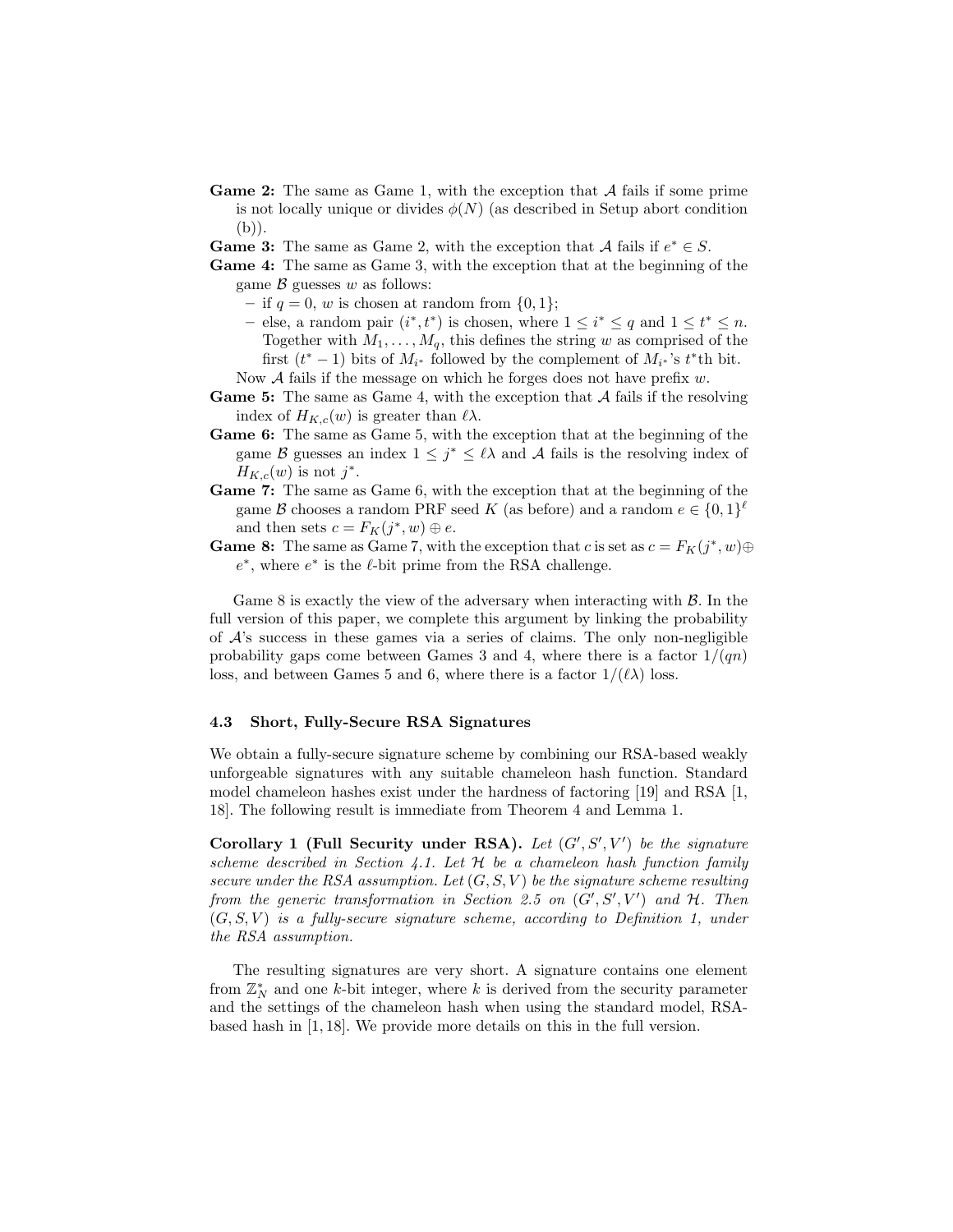# 5 Optimizations for the RSA Construction

While the main efficiency focus of this work is on simultaneously achieving a short public key and signature under RSA, we now briefly turn our attention to methods for improving the computational efficiency of these signatures. A significant computational overhead for both the signer and the verifier in our RSA scheme is the generation and testing of primes necessary to compute the hash function  $H()$ . The signer also must perform one exponentiation, where the exponent may be reduced modulo  $\phi(N)$ , while the verification cost is roughly n exponentiations of  $\ell$ -bit exponents.

### 5.1 Online/Offline Signatures

In an online/offline signature as introduced by Even, Goldreich and Micali [11], the scheme is designed so that the signer can do the bulk of his computational work before the message is known to him. This paradigm is extremely useful for many applications which require a quick response time once a message comes in, but where the device may otherwise have relatively longer periods of inactivity. Fortunately, our RSA scheme (as well as our later CDH scheme) have this property.

To see this, recall the generic structure of our fully-secure signature scheme from Section 2.5. The signer can, offline, choose a random  $n$ -bit message X, sign X using the weakly-secure scheme, and then later use the trapdoor of the chameleon hash to link this signature to any desired message  $M$ . Thus, all of the expensive primality testing and the single exponentiation for our scheme can be performed offline by the signer. Indeed, this use of a chameleon hash to obtain online/offline signatures was previously suggested by Shamir and Tauman [28].

#### 5.2 Send Resolving Indices with the Signature

One of the main verification costs is searching for the  $n$  resolving indices. Each signature verification requires an expected  $n\ell$  primality tests; i.e., an expected  $\ell$ per evaluation of  $H_{K,c}(M^{(i)})$ , for  $i = 1$  to n. The number of primality tests could be reduced to n by sending a vector of resolving indices along with the signature. While the size of the signature would increase by roughly  $n \cdot \log(\ell \lambda)$  bits (i.e., the number of resolving indices  $n$  by the representation of their maximum likely value  $\ell\lambda$ ), this is still considerably smaller than several prior tree-based approaches.

The danger of attack on this scheme is that a malicious signer will send a higher index than the resolving index. However, suppose that a maximum resolving index  $T = \ell \lambda$  is posted in the public key and that honest verifiers reject if any of the sender's indices exceed this value. Then we can alter our prior proof to fit this variation as well. The simulator  $\beta$  behaves as before, except that she guesses which resolving index the adversary  $A$  will choose for the evaluation of w, between 1 and  $T = \ell \lambda$ , and later uses this value to extract the RSA solution. As  $\beta$  is already guessing the resolving index in our current reduction (see Game 6), there is no additional concrete security loss.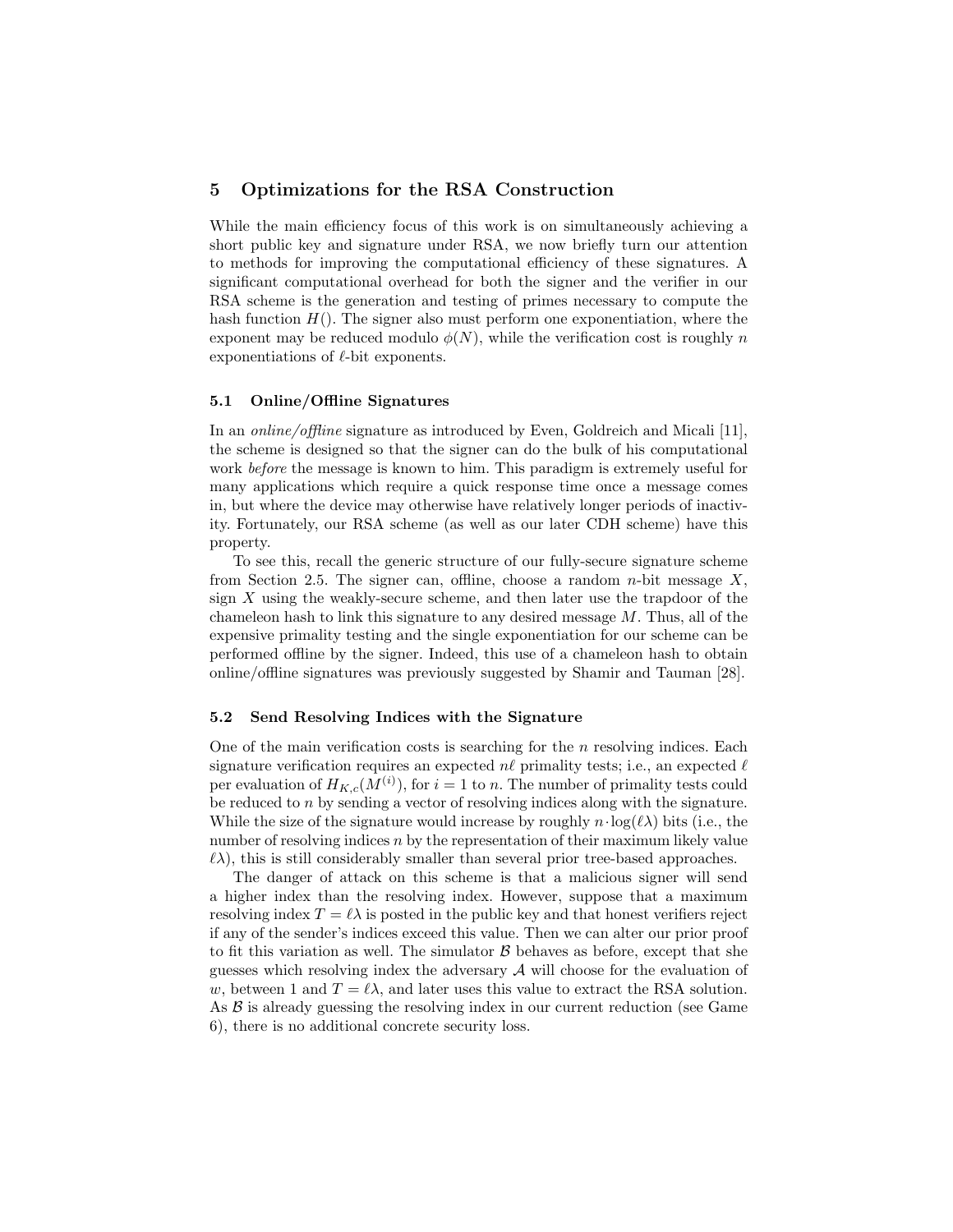#### 5.3 Using a Larger Alphabet

In the current scheme, the message is broken up into  $n$  1-bit chunks, which each correspond to a prime exponent. Finding these  $n$  primes is costly for both the signer and the verifier, and the verification then requires  $n$  exponentiations (of one prime each). Suppose we break the message up into larger, k-bit chunks. The benefit of this approach would be that only  $n/k$  primes need now be found and used in verification. The drawback is that the concrete security of the scheme would decrease by a factor of  $1/(2<sup>k</sup> - 1)$ , because now the simulator must guess within the chunk pointed to by  $(i^*, t^*)$ , which of the  $2^k - 1$  values the forger will later use. In the binary case, the bit pointed to by  $(i^*, t^*)$  was always the complement of  $M_{i^*}$ 's  $t^*$ th bit.

Considering  $k = 2$ , however, we cut the cost of signature generation and verification in half, for only a 1/3 reduction in concrete security. In some scenarios, this may be acceptable.

### 5.4 Using Smaller Prime Exponents

In the current scheme, primes are chosen to be of  $\ell$  bits where  $2^{\ell}$  is roughly the size of  $\phi(N)$ . We could instead select  $\ell$  to be smaller, but where  $2^{\ell}$  is still exponential in the security parameter. The main benefit of this approach would be a slightly more efficient scheme at the cost of a security proof with respect to a different variant of the RSA problem, namely, inverting RSA with a random prime exponent of bit-length less than or equal to  $\ell$ .

# 6 A CDH-Based Construction

Our RSA proof techniques can be translated into the CDH setting as well. Interestingly, this provides new insights about the security of the only prior (stateless) scheme known to be secure under CDH in the standard model: the Waters signatures [29]. We present an entirely new method for reasoning about the weak unforgeability of these signatures under CDH. By adding a chameleon hash, we obtain a fully-secure scheme which is a derivative of the Waters signatures. The main contribution here is a much shorter, cleaner security argument as well as a demonstration that our RSA proof techniques are likely to be useful in other settings.

### 6.1 The Waters Signatures

Recall the Waters signature scheme [29], which is known to be fully-secure under the Computational Diffie-Hellman assumption in the standard model.

Setup(1<sup> $\lambda$ </sup>) The setup algorithm selects a bilinear group G of prime order  $p > 2^{\lambda}$ . It chooses a random exponent  $a \in \mathbb{Z}_p$ . Let n be a security parameter derived from  $\lambda$ . It chooses random group elements  $g, v_0, v_1, \ldots, v_n \in \mathbb{G}$ . The secret key is a and the public key is output as:

$$
g, v_0, v_1, \ldots, v_n, e(g, g)^a.
$$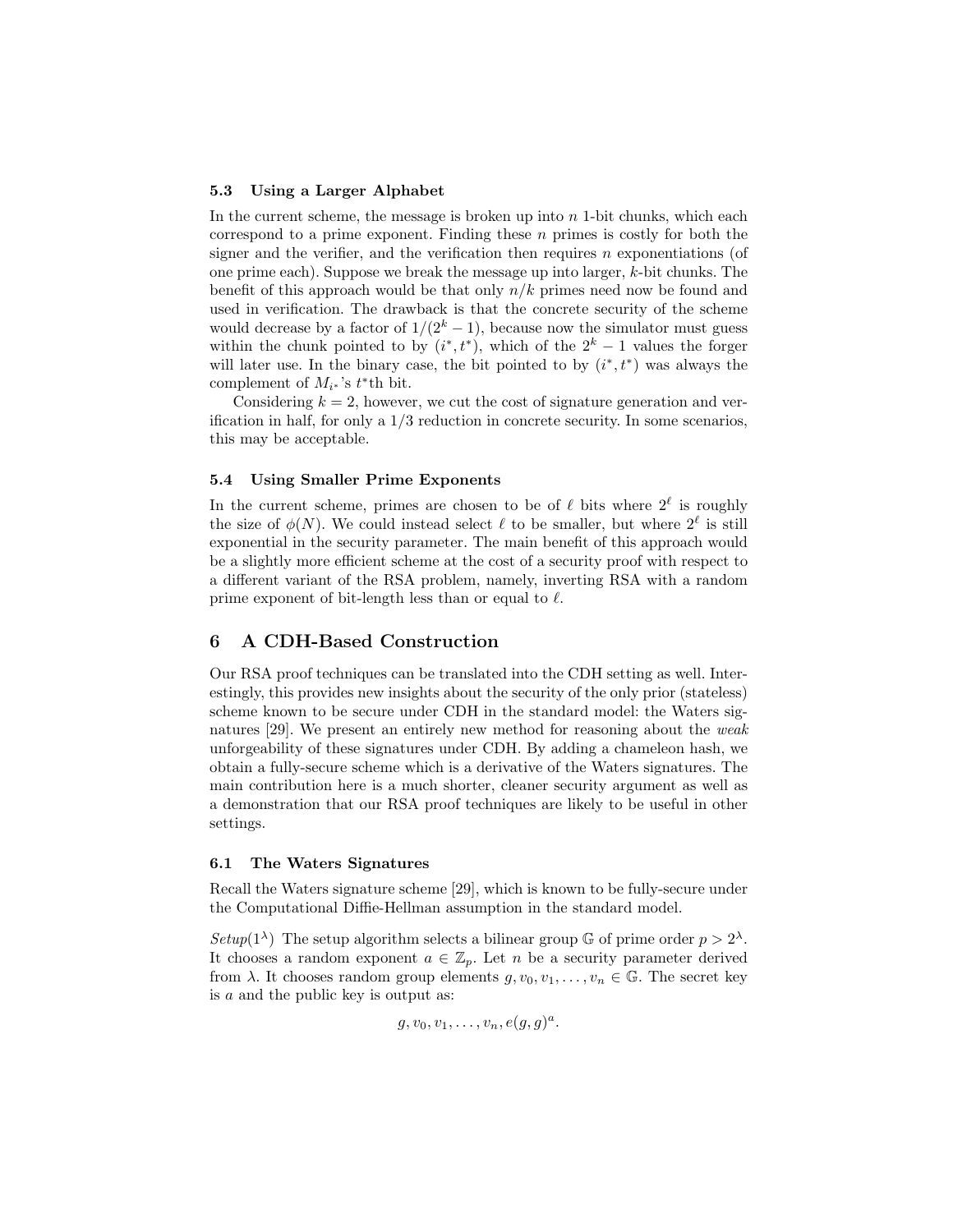$Sign(SK, M \in \{0, 1\}^n)$  The message space is treated as *n*-bits; to sign arbitrarily long messages one could first apply a collision-resistant hash function. Here  $M_i$ denotes the *i*th bit of M. The signer chooses a random  $r \in \mathbb{Z}_p$  and then outputs the signature as:

$$
\sigma_1 = g^a \left( v_0 \prod_{i=1}^n v_i^{M_i} \right)^r, \quad \sigma_2 = g^r.
$$

 $Verify(PK, M \in \{0,1\}^n, \sigma = (\sigma_1, \sigma_2))$  The verification algorithm uses the bilinear map to verify the signature by checking that

$$
e(\sigma_1, g) = e(g, g)^a e(v_0 \prod_{i=1}^n v_i^{M_i}, \sigma_2).
$$

#### 6.2 Proof of Security

Theorem 5 (Weak Security under CDH). If the CDH assumption holds in G, then the Waters signature scheme is weakly unforgeable as in Definition 2.

*Proof.* Suppose we have an adversary  $A$  against the above signature scheme that makes at most  $q(\lambda)$  queries where  $q(\lambda)$  is a polynomial and succeeds in forging with probability  $\epsilon$ . (We say q queries where it is clear from context.) We show that this adversary can be used to break CDH with probability  $\geq \epsilon/(qn)$ . On input  $(g, g^a, g^b)$ , our CDH solver  $\beta$  proceeds as follows:

Setup: Adversary A must first provide B with the messages  $M_1, \ldots, M_q$  on which it will request to see signatures. B wishes to guess the shortest prefix of  $M^*$ , the message on which the adversary will later forge, that is different from all other prefixes of  $M_1, \ldots, M_q$ .

- If  $q = 0$ , B guesses  $w \in \{0, 1\}$  at random and sets value  $t^* = 1$ . When A does not ask for any signatures, then the first prefix (i.e., bit) of the forgery message  $M^*$  will be used later to embed the challenge, and  $\beta$  need only guess it with probability 1/2.
- − If  $q \geq 1$ , the simulator guesses at random  $1 \leq i^* \leq q$  (a message with the longest prefix in common with the forgery message<sup>4</sup>) and  $1 \leq t^* \leq n$  (the length of the longest common prefix plus one). We will later argue that  $\mathcal{B}$ 's guesses are correct with probability  $\geq 1/(qn)$ . The values  $(i^*, t^*)$  define the  $t^*$ -bit string w comprised of the first  $(t^* - 1)$  bits of  $M_{i^*}$  followed by the complement of  $M_{i^*}$ 's  $t^*$  bit. In other words, if  $\mathcal{B}$ 's guesses are correct, then we know that  $w$  is the  $t^*$ -bit prefix of the message on which the adversary will forge, and moreover, that no other signatures will be issued with this prefix.

Armed with this information,  $\beta$  proceeds to set up the public key as:

<sup>&</sup>lt;sup>4</sup> More than one message in  $M_1, \ldots, M_q$  may share this longest common prefix. Guessing any one of them will suffice for this analysis.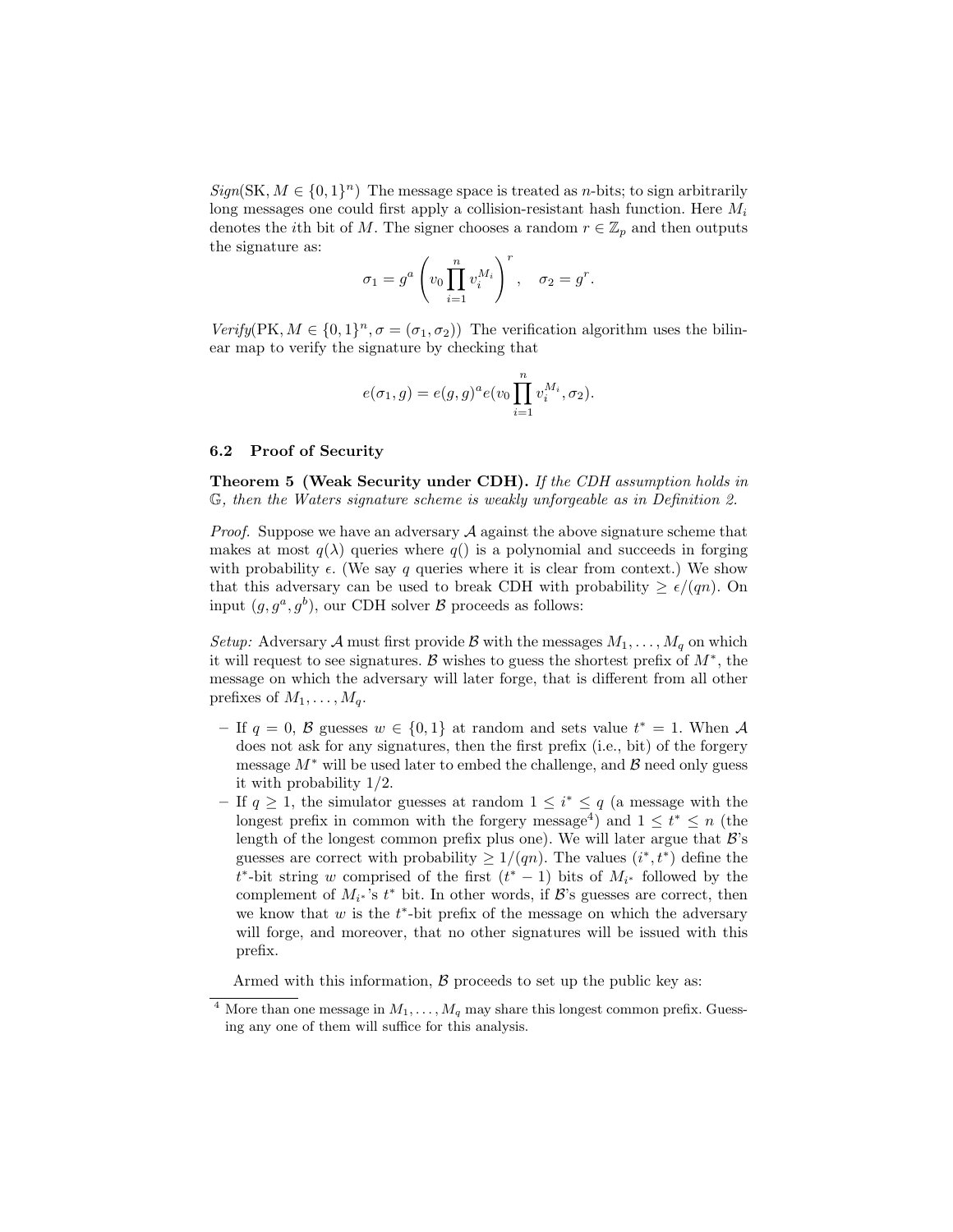- 1. Set  $e(g, g)^{\alpha} = e(g^a, g^b)$ , thus the secret key will implicitly be set to  $\alpha = ab$ .
- 2. Pick random values  $y_0, \ldots, y_n \in \mathbb{Z}_p$ .
- 3. Set  $v_0 = g^{y_0} \prod_{i=1}^{t^*} (g^a)^{w_i}$ .
- 4. For  $i = 1$  to n, set

$$
v_i = \begin{cases} g^{y_i} & \text{if } i > t^*; \\ g^{-a}g^{y_i} & \text{else if } w_i = 1; \\ g^a g^{y_i} & \text{otherwise } (w_i = 0). \end{cases}
$$

Here  $w_i$  denotes the *i*th bit of w. The key observation here is that all  $g^a$ terms will cancel out for signatures with prefix  $w$  and that this won't be true for any other  $t^*$ -bit prefix.

5. Send PK =  $(g, v_0, \ldots, v_n, e(g, g)^\alpha)$  to A.

Sign:  $\beta$  can create a signature on any message M provided during the Setup. Let  $\beta = \sum_{i=1}^{t^*} w_i$  be the number of 1's in w. Let  $\gamma = \sum_{i=1}^{t^*} m_i(1 - 2w_i)$ , where  $m_i$  denotes the *i*th bit of M. Notice that  $\beta + \gamma = \sum_{i=1}^{t^*} w_i + m_i(1 - 2w_i)$ ; this is equal to the number of bits that differ between  $\overline{w}$  and the first  $t^*$  bits of M. By our setup,  $\beta + \gamma \neq 0$  for all messages provided by the adversary.

- 1. Select a random value  $r' \in \mathbb{Z}_p$ .
- 2. Set  $\sigma_2 = (g^{-b})^{1/(\beta+\gamma)}g^{r'}$ ; this implicitly sets  $\sigma_2 = g^r$  with  $r = -b/(\beta+\gamma)+r'$ .
- 3. Set  $\sigma_1 = \sigma_2^{y_0 + \sum_{i=1}^n m_i y_i} g^{ar'(\beta + \gamma)}$ . To see that this is properly formed relative to  $\sigma_2$ , note that the value we want is:

$$
\sigma_1 = g^{ab} \left( v_0 \prod_{i=1}^n v_i^{m_i} \right)^r = g^{ab} \left( g^{y_0 + \beta a} g^{\gamma a} g^{\sum_{i=1}^n m_i y_i} \right)^r =
$$
  

$$
g^{ab} \left( g^{a(\beta + \gamma)} \right)^r \left( g^{y_0 \sum_{i=1}^n m_i y_i} \right)^r = \left( g^{a(\beta + \gamma)} \right)^{r'} \left( g^{y_0 \sum_{i=1}^n m_i y_i} \right)^r =
$$
  

$$
\sigma_2^{y_0 + \sum_{i=1}^n m_i y_i} g^{ar'(\beta + \gamma)}.
$$

4. Output the signature  $(\sigma_1, \sigma_2)$ .

*Extract from Forgery:* Eventually, A will output a forgery  $(M, \sigma = (\sigma_1, \sigma_2))$ . If  $M^{(t^*)} \neq w$ , then abort; the Setup guess was not correct. From the construction, one can see that B's guesses are correct with probability  $\geq 1/(qn)$ , because the distribution of the public key and signature responses is the same for all possible guesses. Now, to extract the CDH solution  $g^{ab}$ , the main idea is that the forgery is of the form  $\sigma_1 = g^{ab}g^{zr}, \sigma_2 = g^r$  for a value z known to  $\mathcal{B}$ , and thus it can compute  $\sigma_1/\sigma_2^z = g^{ab}$ . To see this, let  $m_i$  denote the *i*th bit of M and observe that:

$$
g^{z} = v_0 \prod_{i=1}^{n} v_i^{m_i} = g^{y_0 + \beta a} \prod_{i=1}^{t^*} g^{a m_i (1 - 2 w_i)} \prod_{i=1}^{n} g^{m_i y_i},
$$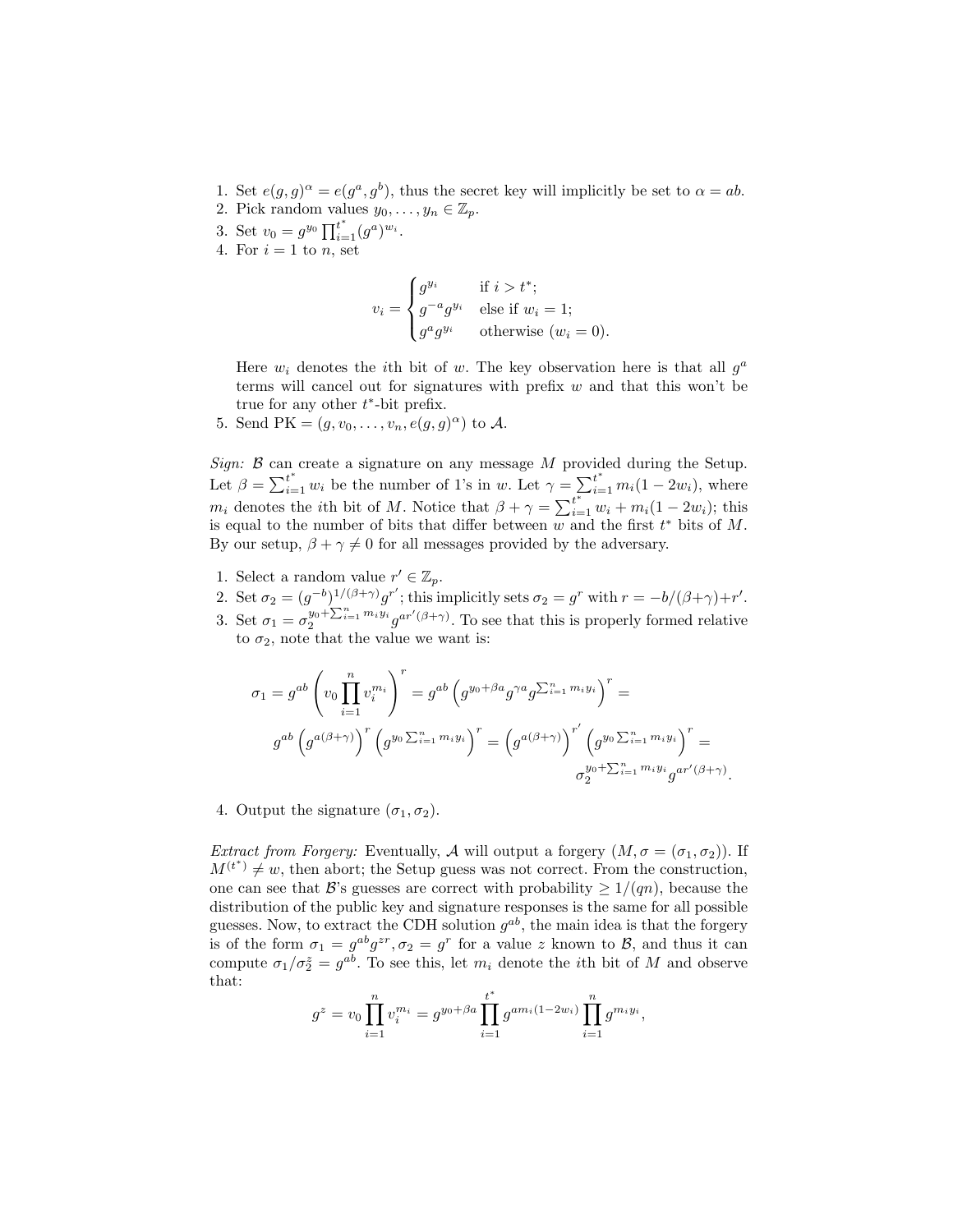and thus that

$$
z = y_0 + \left(\beta + \sum_{i=1}^{t^*} m_i (1 - 2w_i)\right) a + \sum_{i=1}^n m_i y_i.
$$

Observe that up to  $t^*$ , it holds that  $m_i = w_i$ . Recall that  $\beta = \sum_{i=1}^{t^*} w_i$  was chosen as the number of 1's in w. Thus,  $\beta + \sum_{i=1}^{t^*} w_i(1-2w_i) = \beta - \sum_{i=1}^{t^*} w_i$  is equal to zero and z simplifies to  $y_0 + \prod_{i=1}^n g^{\overline{m_i y_i}}$ .

#### 6.3 Short, Fully-Secure CDH Signatures

We obtain a fully-secure signature scheme by combining the above CDH-based weakly unforgeable signatures with any suitable chameleon hash function. Standard model chameleon hashes exist under the discrete-logarithm assumption [19] (and thus under CDH). The following result is immediate from Theorem 5 and Lemma 1.

Corollary 2 (Full Security under CDH). Let  $(G', S', V')$  be the signature scheme described in Section 6.1. Let  $H$  be a chameleon hash function family secure under the CDH assumption. Let  $(G, S, V)$  be the signature scheme resulting from the generic transformation in Section 2.5 on  $(G', S', V')$  and  $H$ . Then  $(G, S, V)$  is a fully-secure signature scheme, according to Definition 1, under the CDH assumption.

The resulting signatures are fairly short. A signature contains two elements from  $\mathbb{G}$  and one k-bit value, where k is derived from the security parameter and the choice of the chameleon hash. Weak signing requires only two exponentiations, since the signer can choose  $v_0, \ldots, v_n$  such that she knows their discrete logarithms base g. Verification requires only two pairings. Of course, this is mostly a theoretical exercise as the Waters signatures are more efficient on all counts.

# 7 Conclusion and Open Problems

In this work, we presented the first stateless signatures with short public keys and short signatures secure under the RSA assumption in the standard model. This answers a long-standing open problem as to whether or not such a construction was possible. Indeed, this is the only known scheme to satisfy all of the above requirements under a computational assumption with a short input and a single valid output.

The construction requires a new proof technique for reasoning about the security of signature schemes. We demonstrate that this technique is of broader interest by showing how to apply it in the CDH setting to obtain a new security proof for the Waters signatures [29]. Interestingly, both our constructions are also online/offline signatures, where the vast majority of the signing computation can be done offline before the signer knows the message.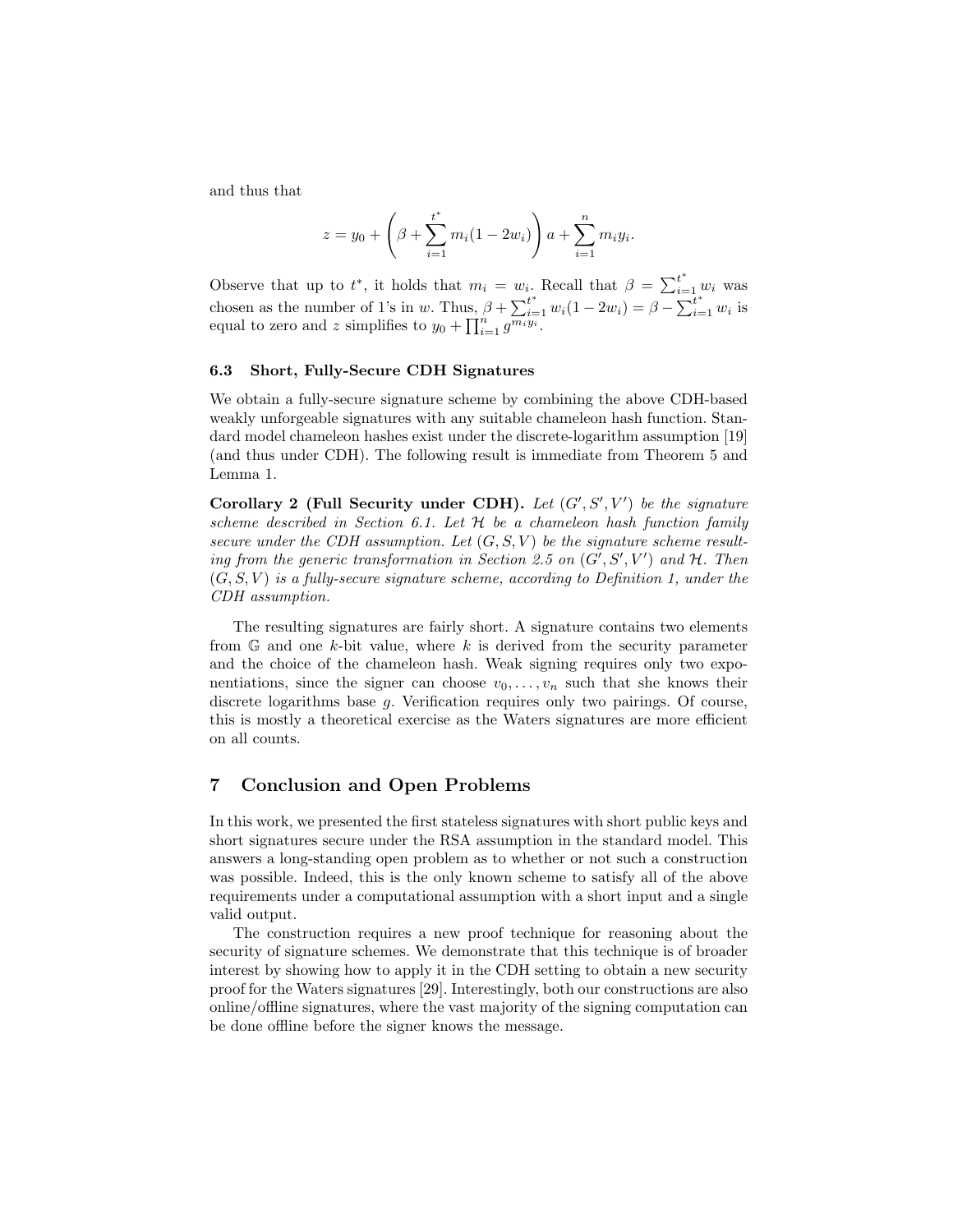We leave open several interesting problems. The Waters signatures and our variant here offer short signatures, but a public key of  $O(\lambda)$  elements, where  $\lambda$  is the security parameter. It is still unknown how to realize standard model CDH signatures where both the signatures and the public key are short. While we offer many computational optimizations for our RSA scheme in Section 5, it would be of great practical significance to obtain faster signing and verification times. Finally, given the usefulness of signatures in designing stronger encryption, anonymous credentials, electronic cash, etc., it would be worthwhile to revisit some of these systems and try to weaken the complexity assumptions on which they are founded.

# Acknowledgments

We thank Amit Sahai for helpful discussions and the anonymous reviewers for their helpful comments.

# References

- 1. Giuseppe Ateniese and Breno de Medeiros. Identity-based chameleon hash and applications. In Financial Cryptography, volume 3110 of Lecture Notes in Computer Science, pages 164–180. Springer, 2004.
- 2. Mihir Bellare and Phillip Rogaway. Random oracles are practical: A paradigm for designing efficient protocols. In ACM Conference on Computer and Communications Security (CCS), pages 62–73. ACM Press, 1993.
- 3. Dan Boneh and Xavier Boyen. Short signatures without random oracles. In Advances in Cryptology – EUROCRYPT '04, volume 3027 of Lecture Notes in Computer Science, pages 382–400. Springer, 2004.
- 4. Dan Boneh, Ben Lynn, and Hovav Shacham. Short signatures from the Weil pairing. Journal of Cryptology, 17(4):297–319, 2004.
- 5. Jan Camenisch and Anna Lysyanskaya. Signature schemes and anonymous credentials from bilinear maps. In Advances in Cryptology – CRYPTO '04, volume 3152 of Lecture Notes in Computer Science, pages 56–72. Springer, 2004.
- 6. Ronald Cramer and Ivan Damgård. New generation of secure and practical RSAbased signatures. In Advances in Cryptology – CRYPTO '96, volume 1109 of Lecture Notes in Computer Science, pages 173–185. Springer, 1996.
- 7. Ronald Cramer and Victor Shoup. Signature schemes based on the strong RSA assumption. ACM Transactions on Information and System Security, 3(3):161– 185, 2000.
- 8. Whitfield Diffie and Martin Hellman. New directions in cryptography. IEEE Transactions on Information Theory, 22:644–654, 1976.
- 9. Cynthia Dwork and Moni Naor. An efficient existentially unforgeable signature scheme and its applications. In Advances in Cryptology – CRYPTO '94, volume 839 of Lecture Notes in Computer Science, pages 234–246. Springer, 1994.
- 10. Taher ElGamal. A public key cryptosystem and a signature scheme based on discrete logarithms. In Advances in Cryptology — CRYPTO '84, volume 196 of Lecture Notes in Computer Science, pages 10–18. Springer, 1984.